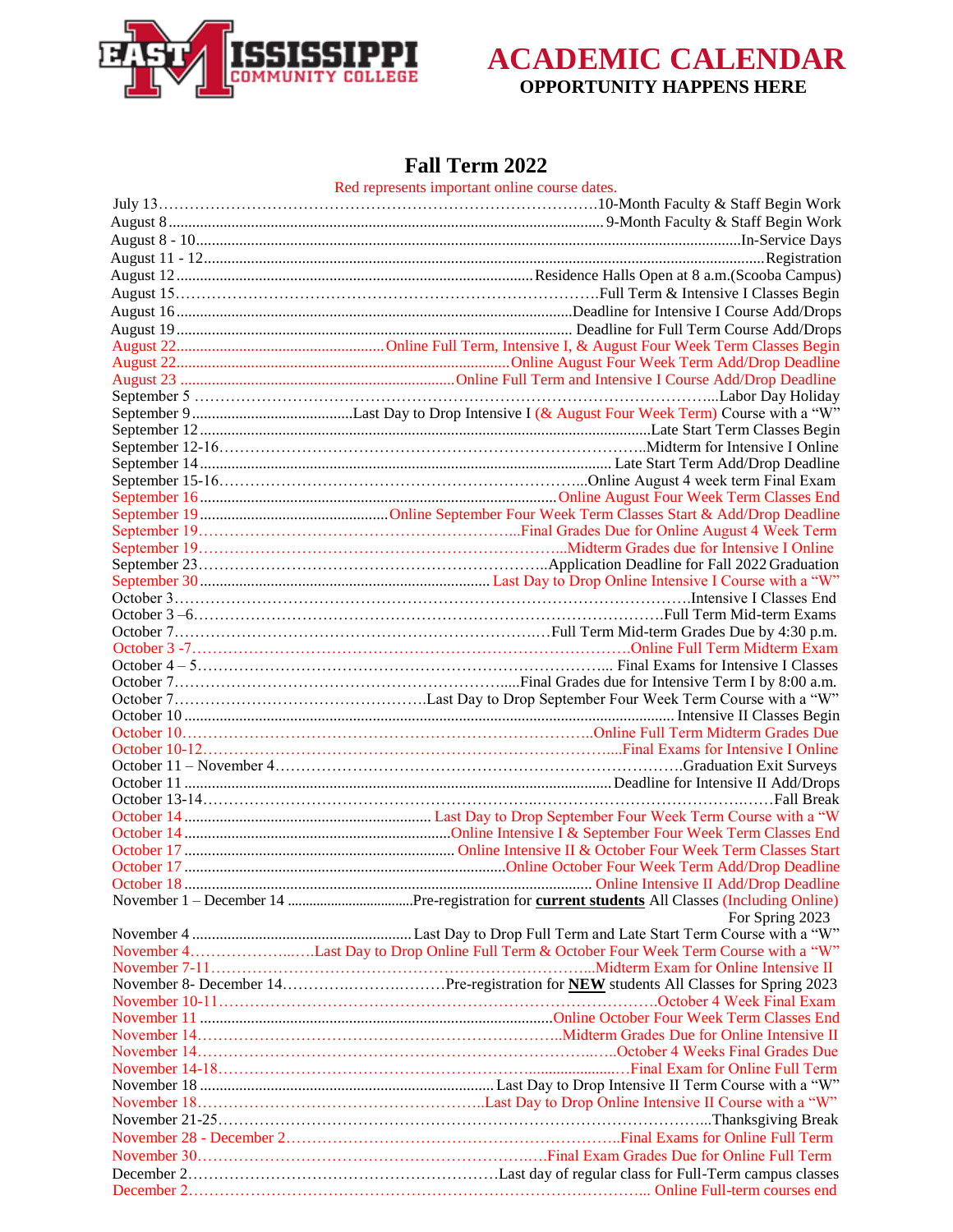## **Winter Term 2022**

Red represents important online course dates

# **Spring Semester 2023**

Red represents important online course dates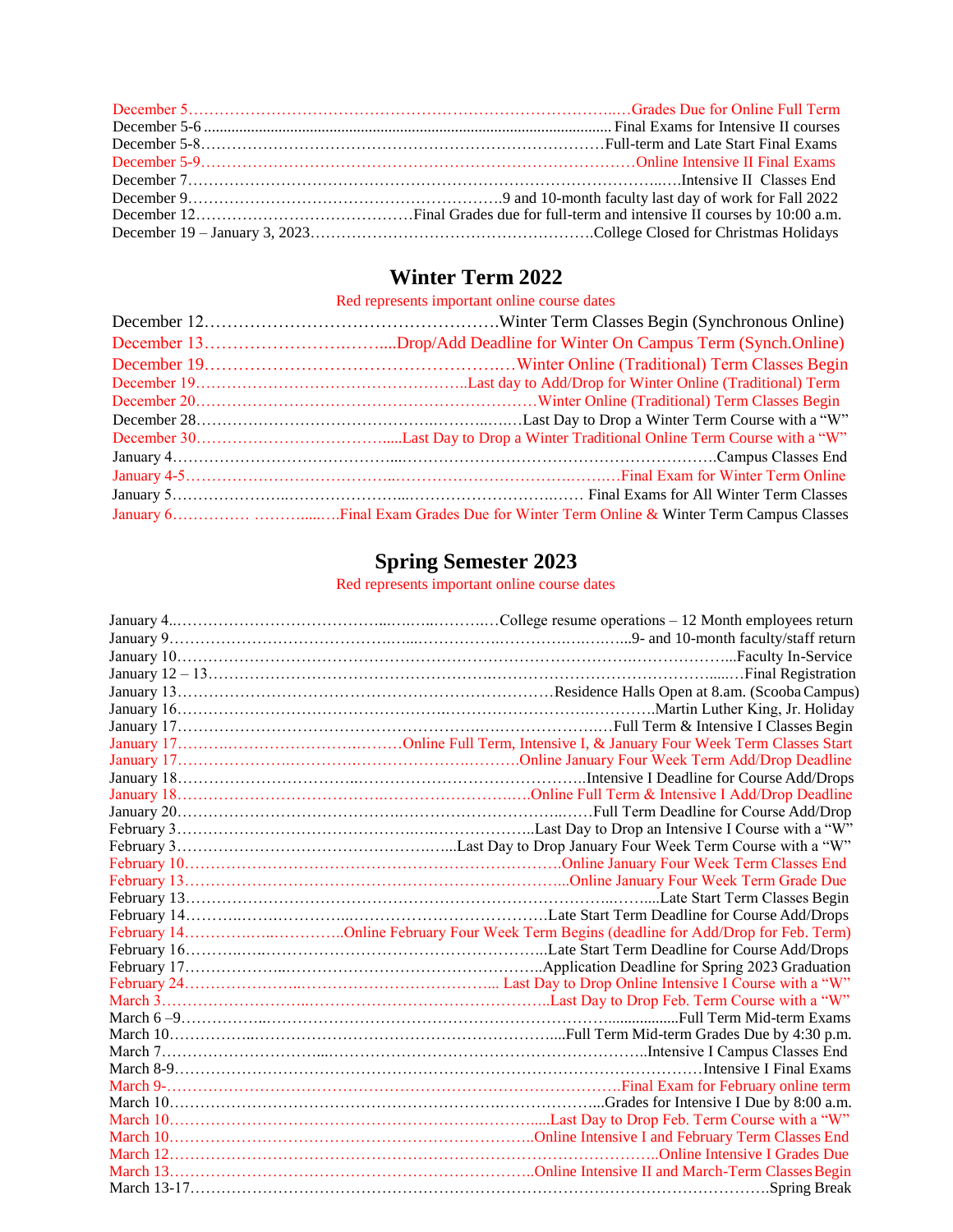|  | for Summer and Fall 2023 |
|--|--------------------------|
|  |                          |
|  |                          |
|  | for Summer and Fall 2023 |
|  |                          |
|  |                          |
|  |                          |
|  |                          |
|  |                          |
|  |                          |
|  |                          |
|  |                          |
|  |                          |
|  |                          |
|  |                          |
|  |                          |
|  |                          |
|  |                          |
|  |                          |
|  |                          |
|  |                          |
|  |                          |
|  |                          |

# **Maymester 2023**

Red represents important online course dates

### **Summer Semester 2023**

Red represents important online course dates